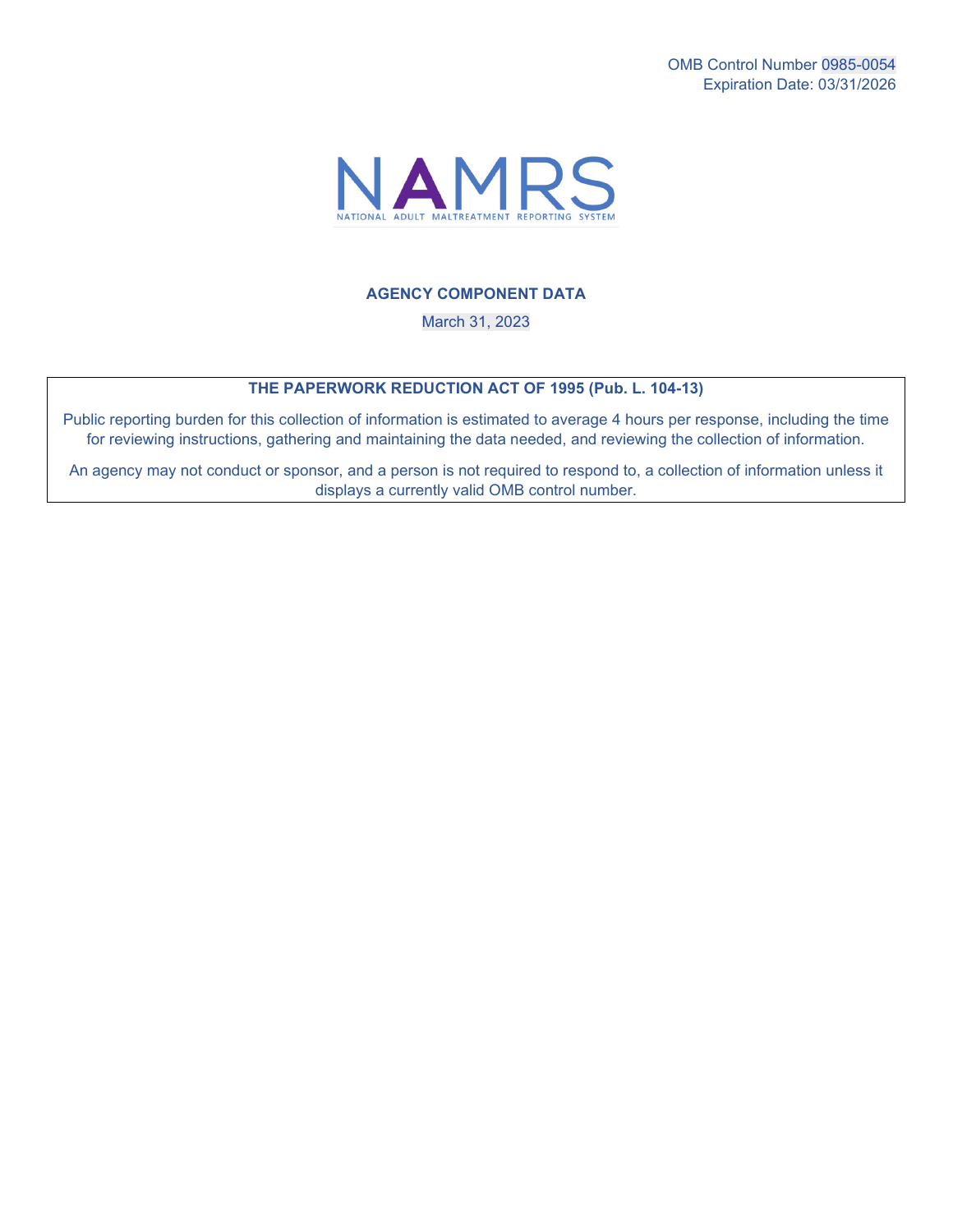The Agency Component data will be entered directly onto an online form on the NAMRS website. Once entered, the state can update information annually. The reporting period is the federal fiscal year (October–September).

## **Table 1–General Information**

| <b>Element No.</b> | <b>Element Name</b>         | <b>Element Description</b>                                                                                                                                                                                                                                                                                                                                                                                                                                                         | <b>Required</b> | <b>Field Entry Format</b>                 |
|--------------------|-----------------------------|------------------------------------------------------------------------------------------------------------------------------------------------------------------------------------------------------------------------------------------------------------------------------------------------------------------------------------------------------------------------------------------------------------------------------------------------------------------------------------|-----------------|-------------------------------------------|
| Agency 1.1         | <b>Agency Name 1</b>        | Department or agency name                                                                                                                                                                                                                                                                                                                                                                                                                                                          | Yes             | Text - 100 characters                     |
| Agency 1.2         | <b>Agency Name 2</b>        | <b>Branch or unit name</b>                                                                                                                                                                                                                                                                                                                                                                                                                                                         | <b>No</b>       | Text - 100 characters                     |
| Agency 2.1         | Street 1                    | First line street address of agency physical<br>address                                                                                                                                                                                                                                                                                                                                                                                                                            | Yes             | Text - 100 characters                     |
| Agency 2.2         | <b>Street 2</b>             | Second line street address of agency<br>physical address                                                                                                                                                                                                                                                                                                                                                                                                                           | <b>No</b>       | Text - 100 characters                     |
| Agency 2.3         | <b>City</b>                 | City of agency physical address                                                                                                                                                                                                                                                                                                                                                                                                                                                    | Yes             | Text - 100 characters                     |
| Agency 2.4         | <b>State</b>                | State of agency physical address                                                                                                                                                                                                                                                                                                                                                                                                                                                   | Yes             | Select from list of<br>states/territories |
| Agency 2.5         | <b>ZIP</b>                  | ZIP of agency physical address                                                                                                                                                                                                                                                                                                                                                                                                                                                     | Yes             | ##### or #####-####                       |
| Agency 3.1         | Street 1                    | First line street address of agency mailing<br>address                                                                                                                                                                                                                                                                                                                                                                                                                             | Yes             | Text - 100 characters                     |
| Agency 3.2         | <b>Street 2</b>             | Second line street address of agency<br>physical address                                                                                                                                                                                                                                                                                                                                                                                                                           | <b>No</b>       | Text - 100 characters                     |
| Agency 3.3         | <b>City</b>                 | City of agency physical address                                                                                                                                                                                                                                                                                                                                                                                                                                                    | Yes             | Text - 100 characters                     |
| Agency 3.4         | <b>State</b>                | State of agency physical address                                                                                                                                                                                                                                                                                                                                                                                                                                                   | Yes             | Select from list of<br>states/territories |
| Agency 3.5         | ZIP                         | ZIP of agency physical address                                                                                                                                                                                                                                                                                                                                                                                                                                                     | Yes             | ##### or #####-####                       |
| Agency4.1          | <b>Name</b>                 | Enter at least two contacts for the NAMRS<br>submission, such as the program<br>administrator and the NAMRS lead.<br><b>Contact name</b>                                                                                                                                                                                                                                                                                                                                           | Yes             | Text - 100 characters                     |
| Agency 4.2         | <b>Title</b>                | <b>Contact title</b>                                                                                                                                                                                                                                                                                                                                                                                                                                                               | Yes             | Text - 100 characters                     |
| Agency 4.3         | E-mail                      | Contact e-mail                                                                                                                                                                                                                                                                                                                                                                                                                                                                     | Yes             | E-mail address<br>format                  |
| Agency 4.4         | Phone                       | Contact telephone                                                                                                                                                                                                                                                                                                                                                                                                                                                                  | Yes             | Text - 50 characters                      |
| Agency 4.5         | Contact's role in<br>agency | Contact's role in agency<br><b>Selection List:</b><br>Case manager<br>$\bullet$<br>Data coordinator/manager<br>$\bullet$<br><b>Field coordinator</b><br>$\bullet$<br>Intake manager/supervisor<br>$\bullet$<br>Investigator<br>$\bullet$<br>IT/data specialist<br>$\bullet$<br>Manager/director/supervisor<br>$\bullet$<br>Policy specialist<br>$\bullet$<br><b>Regional supervisor</b><br>$\bullet$<br>Social worker<br>$\bullet$<br>Training coordinator/specialist<br>$\bullet$ | <b>No</b>       | Select one from list                      |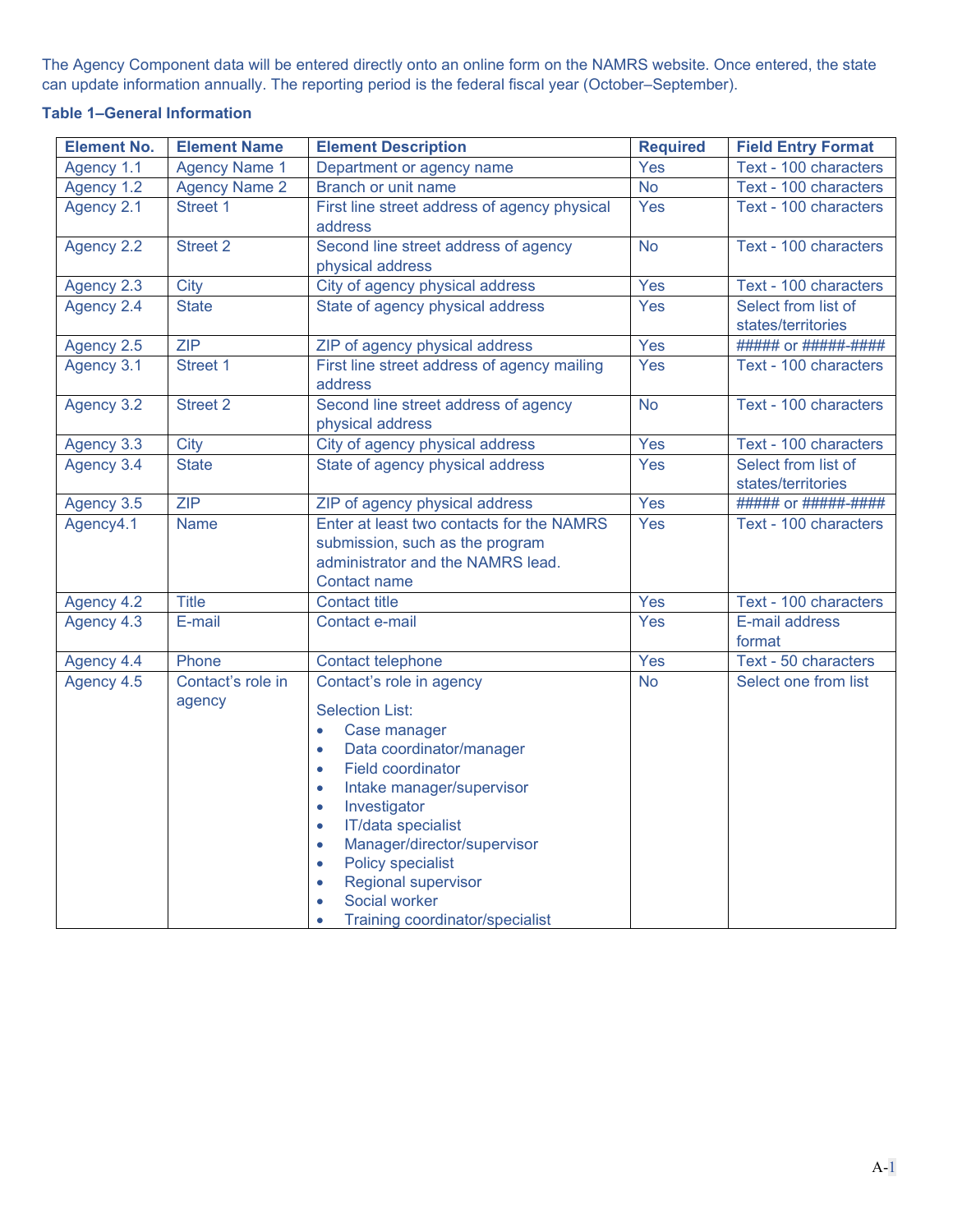## **Table 2–Agency Profile**

| <b>Element No.</b> | <b>Element Name</b>           | <b>Element Description</b>                                                                                                                                                                                                                                                                                                                                                                                                                                                                                                                                           | <b>Required</b> | <b>Field Entry Format</b>       |
|--------------------|-------------------------------|----------------------------------------------------------------------------------------------------------------------------------------------------------------------------------------------------------------------------------------------------------------------------------------------------------------------------------------------------------------------------------------------------------------------------------------------------------------------------------------------------------------------------------------------------------------------|-----------------|---------------------------------|
| Agency 5           | <b>Data Sources</b>           | The sources of information used to submit<br>data this year to NAMRS.<br><b>Selection List:</b>                                                                                                                                                                                                                                                                                                                                                                                                                                                                      | <b>No</b>       | Select one from list            |
|                    |                               | APS agency only                                                                                                                                                                                                                                                                                                                                                                                                                                                                                                                                                      |                 |                                 |
|                    |                               | APS and other agencies                                                                                                                                                                                                                                                                                                                                                                                                                                                                                                                                               |                 |                                 |
| Agency 5.1         | Comment                       | Provide names of other agencies that<br>provided data and a brief description of the<br>population served. Please indicate if adults<br>includes "emancipated minors".                                                                                                                                                                                                                                                                                                                                                                                               | <b>No</b>       | $Text - 5,000$<br>characters    |
| Agency 6           | Population<br>Served: Age     | Select which of the following population<br>groups are served by the APS programs<br>submitting data. Vulnerability includes<br>criteria such as disability or impairment.<br><b>Selection List:</b><br><b>Emancipated minor</b><br>$\bullet$<br>18 - 59 with a vulnerability<br>$\bullet$<br>18 - 64 with vulnerability<br>$\bullet$<br>18+ with a vulnerability<br>$\bullet$<br>60+ with a vulnerability<br>$\bullet$<br>$60+$<br>$\bullet$<br>65+ with a vulnerability<br>$\bullet$<br>$65+$<br>$\bullet$<br>Other<br>$\bullet$                                   | <b>No</b>       | Select one or more<br>from list |
| Agency 6.1         | Comment                       | Provide citation or URL of state law,<br>regulations, or program guidance and/or<br>upload documents in the Agency<br>Component attachments. If reporting for<br>multiple agencies, indicate which agency<br>serves which population group.                                                                                                                                                                                                                                                                                                                          | <b>No</b>       | $Text - 5,000$<br>characters    |
| Agency 6.2         | Population<br>served: setting | Indicate the types of settings in which APS<br>is responsible for investigating allegations of<br>maltreatment involving facility staff or<br>operations in addition to allegations<br>involving visitors or resident on resident<br>maltreatment.<br><b>Selection List:</b><br>Own residence or relative or<br>$\bullet$<br>caregiver<br>Residential care community (non-<br>specific)<br>Licensed residential care<br>community<br>Non-licensed residential care<br>community<br>Nursing home (non-specific)<br>Licensed nursing home<br>Non-licensed nursing home | <b>No</b>       | Select one or more<br>from list |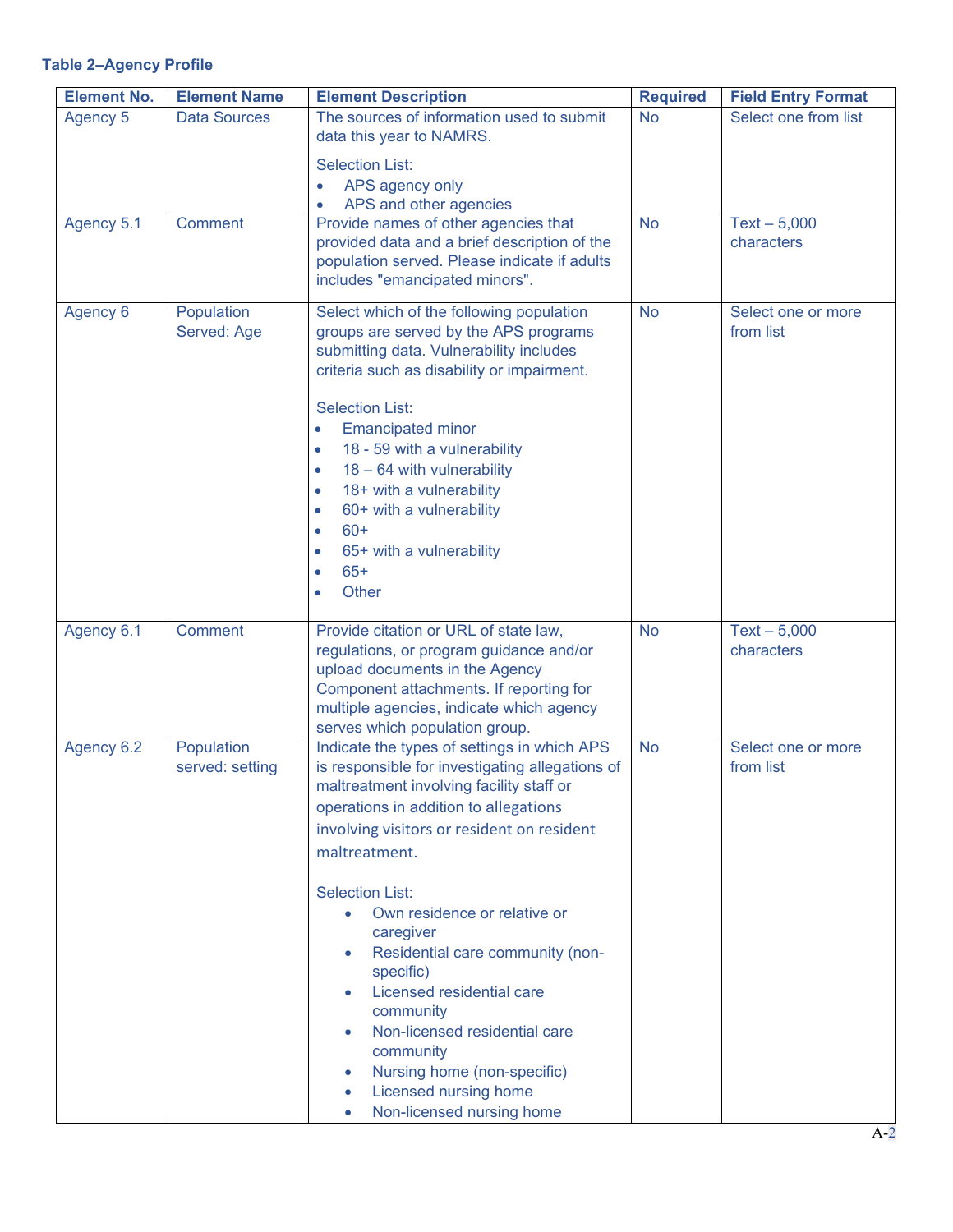| <b>Element No.</b> | <b>Element Name</b>                       | <b>Element Description</b>                                                                 | <b>Required</b> | <b>Field Entry Format</b>    |
|--------------------|-------------------------------------------|--------------------------------------------------------------------------------------------|-----------------|------------------------------|
|                    |                                           | <b>Medicaid Home and Community</b><br>$\bullet$                                            |                 |                              |
|                    |                                           | <b>Services Waiver Provider</b>                                                            |                 |                              |
|                    |                                           | Other                                                                                      |                 |                              |
| Agency 7           | <b>Investigator FTEs</b><br>filled        | Number of filled APS FTEs responsible for<br>the hotline and/or conducting investigations. | <b>No</b>       | Numeric - 10 integers        |
|                    |                                           | If APS staff work in other programs such as                                                |                 |                              |
|                    |                                           | CPS, make an estimate of FTEs devoted                                                      |                 |                              |
|                    |                                           | only to APS work.                                                                          |                 |                              |
| Agency 7.1         | <b>Supervisor FTEs</b>                    | Number of filled APS FTEs responsible for                                                  | <b>No</b>       | Numeric - 10 integers        |
|                    | filled                                    | supervision. If APS staff work in other                                                    |                 |                              |
|                    |                                           | programs such as CPS, make an estimate                                                     |                 |                              |
|                    |                                           | of FTEs devoted only to APS work.                                                          |                 |                              |
| Agency 7.2         | <b>Comment</b>                            | Provide additional information as to whether                                               | <b>No</b>       | $Text - 5,000$               |
|                    |                                           | the numbers in 7 and 7.1 were the annual                                                   |                 | characters                   |
| Agency 8           | <b>Intake</b>                             | total or total for a given day.<br>Centralized or localized intake of APS                  | <b>No</b>       | Select one from list         |
|                    |                                           | reports.                                                                                   |                 |                              |
|                    |                                           |                                                                                            |                 |                              |
|                    |                                           | <b>Selection List:</b>                                                                     |                 |                              |
|                    |                                           | Centralized at a statewide hotline or call<br>$\bullet$<br>in number                       |                 |                              |
|                    |                                           | Combination of both statewide and local<br>$\bullet$                                       |                 |                              |
|                    |                                           | hotlines or call in numbers                                                                |                 |                              |
|                    |                                           | Local at county or regional hotlines or<br>$\bullet$                                       |                 |                              |
|                    |                                           | call in numbers                                                                            |                 |                              |
|                    |                                           | Other<br>$\bullet$                                                                         |                 |                              |
| Agency 8.1         | Comment                                   | Provide additional information on your<br>state's definition of intake.                    | <b>No</b>       | $Text - 5,000$<br>characters |
| <b>Agency 9</b>    | <b>Reports</b>                            | Number of reports accepted for                                                             | <b>No</b>       | Numeric - 10 integers        |
|                    | Accepted for                              | investigation during the reporting period.                                                 |                 |                              |
|                    | Investigation                             |                                                                                            |                 |                              |
| Agency 9.1         | <b>Reports Not</b>                        | Number of reports that were either not                                                     | <b>No</b>       | Numeric - 10 integers        |
|                    | Accepted, or                              | accepted by APS for investigation, or were                                                 |                 |                              |
|                    | <b>Resolved</b>                           | resolved through Information & Referral                                                    |                 |                              |
|                    | <b>Through</b><br><b>I&amp;R/I&amp;RA</b> | (I&R)/Information & Referral Assistance<br>$(1&RA)$ .                                      |                 |                              |
| Agency 9.2         | Comment                                   | Please confirm that the sum of 9 and 9.1 is                                                | <b>No</b>       | $Text - 5,000$               |
|                    |                                           | the total number of investigations received                                                |                 | characters                   |
|                    |                                           | during the reporting period. Please provide                                                |                 |                              |
|                    |                                           | additional information regarding policy for                                                |                 |                              |
|                    |                                           | accepting reports and not accepting reports,                                               |                 |                              |
|                    |                                           | or resolving through I&R/I&RA.                                                             |                 |                              |
| Agency 10          | <b>Response Time</b>                      | The length of time (hours), by priority level,                                             | <b>No</b>       | Numeric - 3 integers         |
|                    |                                           | from receipt of call or notice of alleged                                                  |                 |                              |
|                    |                                           | maltreatment to face-to-face contact with<br>the client by the APS worker. Enter the       |                 |                              |
|                    |                                           | number of hours for each priority level as                                                 |                 |                              |
|                    |                                           | set by policy or practice.                                                                 |                 |                              |
|                    |                                           |                                                                                            |                 |                              |
|                    |                                           | <b>Selection List:</b>                                                                     |                 |                              |
|                    |                                           | Priority 1 length<br>$\bullet$                                                             |                 |                              |
|                    |                                           | Priority 2 length<br>$\bullet$                                                             |                 |                              |
|                    |                                           | Priority 3 length<br>$\bullet$                                                             |                 |                              |
|                    |                                           | Priority 4 length<br>$\bullet$                                                             |                 |                              |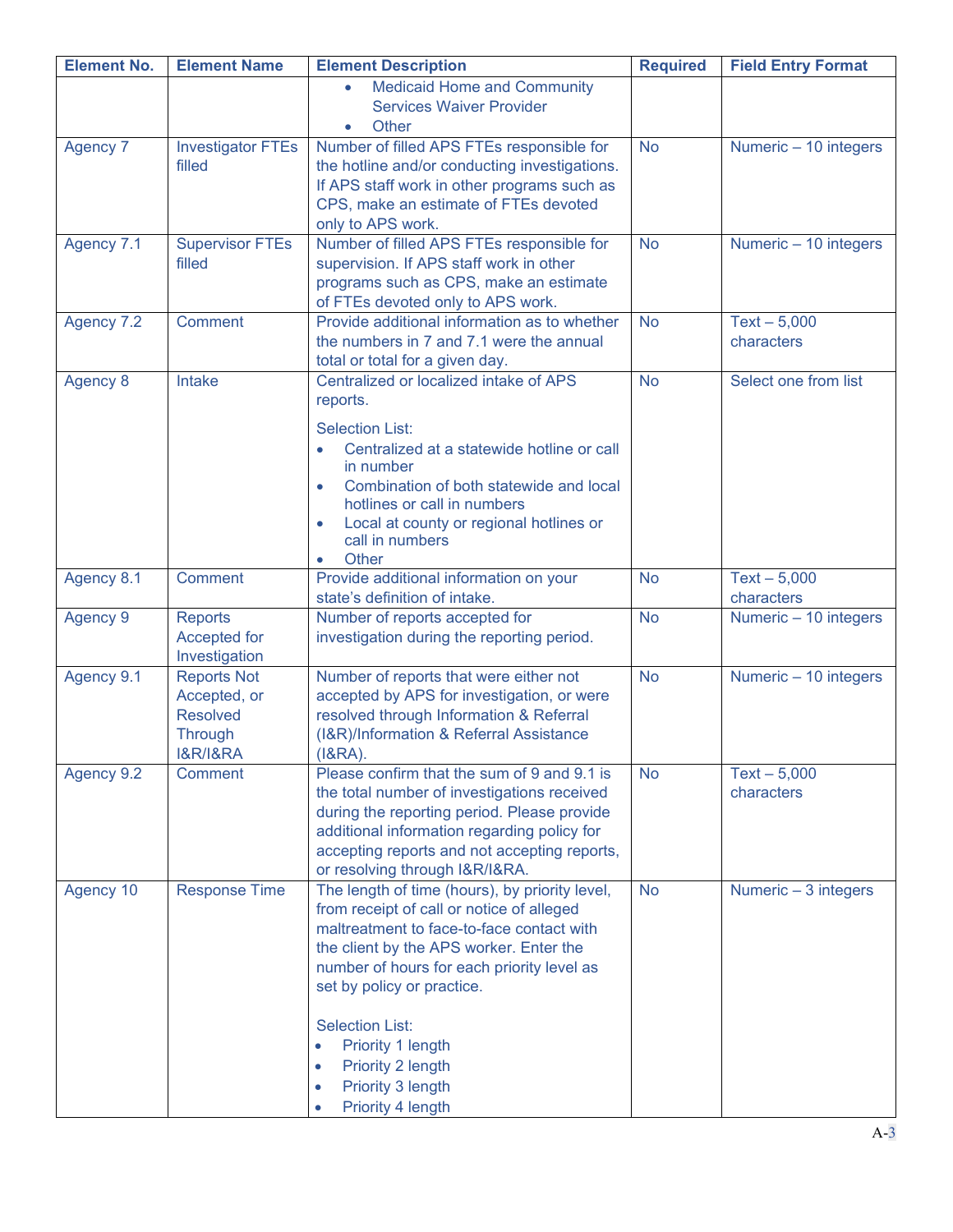| <b>Element No.</b> | <b>Element Name</b>                     | <b>Element Description</b>                                                                                                                                                                                                                                                                                                                                                                                                                          | <b>Required</b> | <b>Field Entry Format</b>       |
|--------------------|-----------------------------------------|-----------------------------------------------------------------------------------------------------------------------------------------------------------------------------------------------------------------------------------------------------------------------------------------------------------------------------------------------------------------------------------------------------------------------------------------------------|-----------------|---------------------------------|
| Agency 10.1        | <b>Comment</b>                          | Provide additional information on the<br>definition of each priority level, including.<br>citation or URL of state law, regulations, or<br>program guidance and/or upload documents<br>in the Agency Component attachments.                                                                                                                                                                                                                         | <b>No</b>       | $Text - 5,000$<br>characters    |
| Agency 11          | Investigation<br><b>Completion Time</b> | The length of time (days) from investigation<br>start to investigation completion, based on<br>the standard set by policy or practice.                                                                                                                                                                                                                                                                                                              | <b>No</b>       | Numeric $-3$ integers           |
| Agency 11.1        | <b>Comment</b>                          | Provide additional information on the<br>definition of start of investigation and<br>completion of an investigation, including<br>citation or URL of state law, regulations, or<br>program guidance and/or upload documents<br>in the Agency Component attachments.                                                                                                                                                                                 | <b>No</b>       | $Text - 5,000$<br>characters    |
| Agency 12          | <b>Types of</b><br><b>Maltreatment</b>  | Indicate which types of maltreatment are<br>investigated by APS.<br><b>Selection List:</b><br>Abandonment<br>$\bullet$<br><b>Emotional abuse</b><br>$\bullet$<br>Exploitation (non-specific)<br>$\bullet$<br><b>Financial exploitation</b><br>$\bullet$<br>Other exploitation<br>$\bullet$<br><b>Neglect</b><br>$\bullet$<br>Physical abuse<br>$\bullet$<br>Sexual abuse<br>$\bullet$<br>Suspicious death<br>$\bullet$<br>Self-neglect<br>$\bullet$ | <b>No</b>       | Select one or more<br>from list |
| Agency 12.1        | <b>Comment</b>                          | Other<br>$\bullet$<br>Provide citation or URL in state law,<br>regulations, or program guidance for<br>maltreatment types investigated by APS<br>and/or upload documents in the Agency<br>Component attachments.                                                                                                                                                                                                                                    | <b>No</b>       | $Text - 5,000$<br>characters    |
| Agency 13          | Standard of<br>Evidence                 | Standard used for substantiating an<br>allegation of maltreatment.<br><b>Selection List:</b><br>Clear and convincing<br>$\bullet$<br>Credible, reasonable, or probable cause<br>0<br>Different standards based on type of<br>$\bullet$<br>perpetrator<br>No state standard<br>$\bullet$<br>Preponderance<br>$\bullet$<br>Other<br>۰                                                                                                                 | <b>No</b>       | Select one from list            |
| Agency 13.1        | <b>Comment</b>                          | Provide citation or URL of state law,<br>regulations, or program guidance and/or<br>upload documents the Agency Component<br>attachments. Include discussion of<br>definitions of perpetrator if relevant.                                                                                                                                                                                                                                          | <b>No</b>       | $Text - 5,000$<br>characters    |
| Agency14           | Assessment<br><b>Tools</b>              | Indicate whether APS personnel use<br>standard assessment tools throughout the<br>state, such as client safety, at risk factors,<br>or behavioral conditions.                                                                                                                                                                                                                                                                                       | <b>No</b>       | Select one from list            |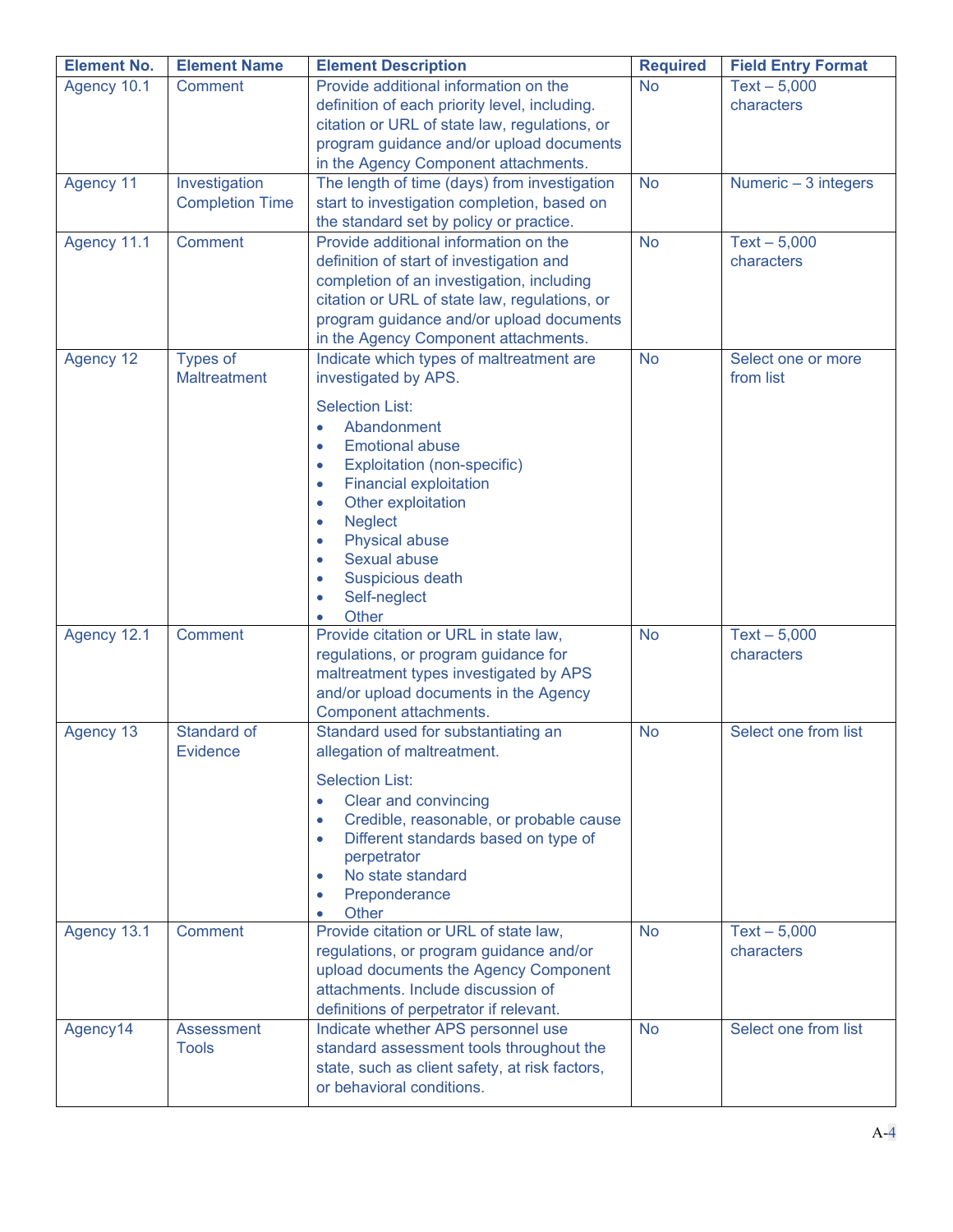| <b>Field Entry Format</b>    |
|------------------------------|
|                              |
|                              |
|                              |
|                              |
|                              |
| $Text - 5,000$<br>characters |
| Select one or more           |
| from list                    |
|                              |
|                              |
|                              |
|                              |
|                              |
|                              |
|                              |
|                              |
|                              |
|                              |
|                              |
|                              |
|                              |
|                              |
|                              |
|                              |
|                              |
| $Text - 5,000$               |
| characters                   |
| Select one from list.        |
|                              |
|                              |
|                              |
|                              |
| Select one from list         |
|                              |
|                              |
|                              |
|                              |
|                              |
| $Text - 5,000$               |
| characters                   |
|                              |
|                              |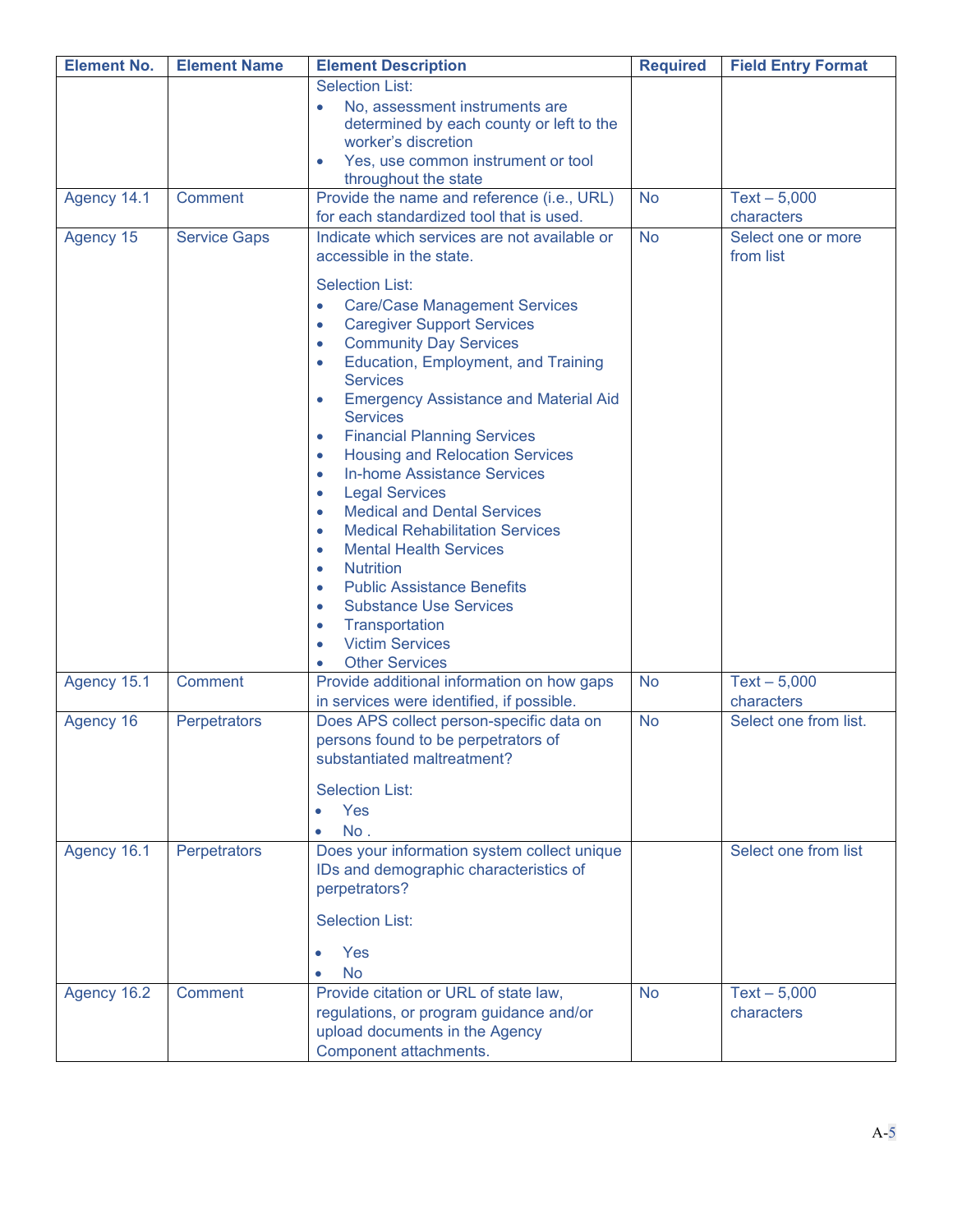| <b>Element No.</b> | <b>Element Name</b>               | <b>Element Description</b>                                                                                                                                                                                                                                                                                                                                                                                                                                                                                                                                                                                                                                                                                                                                                                                                     | <b>Required</b> | <b>Field Entry Format</b>    |
|--------------------|-----------------------------------|--------------------------------------------------------------------------------------------------------------------------------------------------------------------------------------------------------------------------------------------------------------------------------------------------------------------------------------------------------------------------------------------------------------------------------------------------------------------------------------------------------------------------------------------------------------------------------------------------------------------------------------------------------------------------------------------------------------------------------------------------------------------------------------------------------------------------------|-----------------|------------------------------|
| Agency 17          | <b>Policy Change</b>              | Have there been changes in law, policy, or<br>practice that explains changes in the data<br>from the previous year?                                                                                                                                                                                                                                                                                                                                                                                                                                                                                                                                                                                                                                                                                                            | <b>No</b>       | Select one from list         |
|                    |                                   | <b>Selection List:</b>                                                                                                                                                                                                                                                                                                                                                                                                                                                                                                                                                                                                                                                                                                                                                                                                         |                 |                              |
|                    |                                   | Yes                                                                                                                                                                                                                                                                                                                                                                                                                                                                                                                                                                                                                                                                                                                                                                                                                            |                 |                              |
|                    |                                   | <b>No</b><br>$\bullet$                                                                                                                                                                                                                                                                                                                                                                                                                                                                                                                                                                                                                                                                                                                                                                                                         |                 |                              |
| Agency 17.1        | <b>Comment</b>                    | Describe the change in law, policy, or<br>practice. Provide citation or URL of state<br>law, regulations, or program guidance<br>and/or upload documents in the Agency<br>Component attachments.                                                                                                                                                                                                                                                                                                                                                                                                                                                                                                                                                                                                                               | <b>No</b>       | $Text - 5,000$<br>characters |
| Agency 18          | Perpetrator<br><b>Registries</b>  | Indicate if APS refers substantiated<br>perpetrators to a perpetrator registry. A<br>perpetrator registry is a system for<br>maintaining the identity of individuals who<br>are found to have maltreated adults in the<br>community or facilities and meet the<br>requirements for referral. This information is<br>made available to individuals, agencies, or<br>employers authorized to receive the<br>information who use it to exclude the<br>perpetrator from employment.<br><b>Selection List:</b><br>There is no perpetrator registry<br>$\bullet$<br>There is a perpetrator registry, but APS<br>$\bullet$<br>does not refer to it<br>APS refers all substantiated<br>$\bullet$<br>perpetrators to a perpetrator registry<br>APS refers substantiated perpetrators<br>$\bullet$<br>that meet selected criteria to the | <b>No</b>       | Select one for list.         |
| Agency 18.1        | <b>Comment</b>                    | perpetrator registry<br>Provide citation or URL of state law,<br>regulations, or program guidance and/or<br>upload documents in the Agency<br>Component attachments. Include<br>description of any additional criteria for<br>referral to the registry (e.g., types of<br>maltreatment, types of perpetrators).                                                                                                                                                                                                                                                                                                                                                                                                                                                                                                                | <b>No</b>       | $Text - 5,000$<br>characters |
| Agency 19          | Multidisciplinary<br><b>Teams</b> | Indicate APS program participation in<br>Multidisciplinary Teams (MDTs). An MDT is<br>a group of people, from three or more<br>disciplines, who work collaboratively, bound<br>by a common purpose, and characterized<br>by shared decision-making, partnership,<br>interdependency, balanced power, and<br>process. MDTs work to ensure victims<br>receive the services they need to recover<br>from maltreatment and improve the system<br>of services.<br><b>Selection List:</b>                                                                                                                                                                                                                                                                                                                                            | <b>No</b>       | Select one from the<br>list  |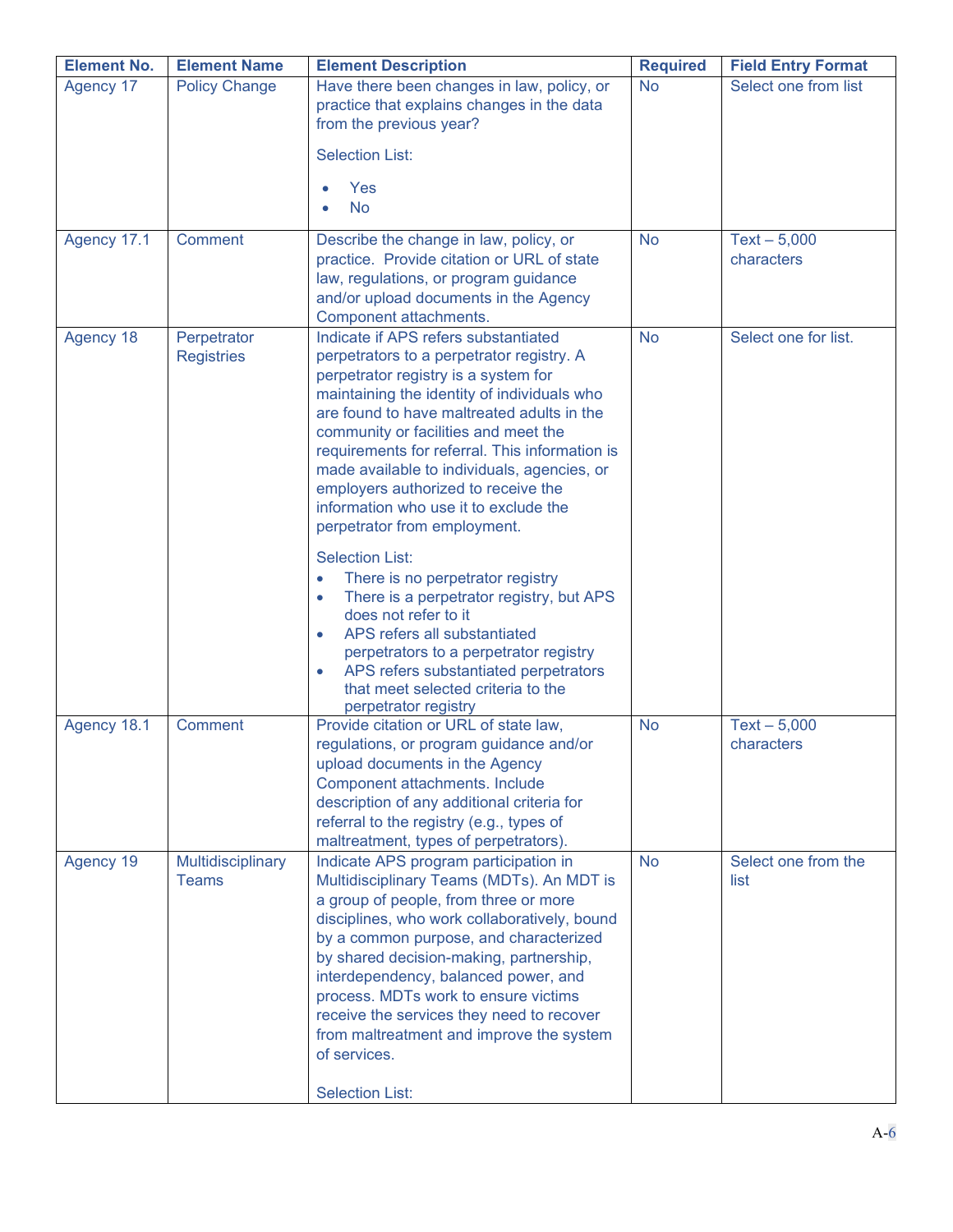| <b>Element No.</b> | <b>Element Name</b>           | <b>Element Description</b>                                                                                                                                                                                                                                                                                                                                                                                                                                                                | <b>Required</b> | <b>Field Entry Format</b>    |
|--------------------|-------------------------------|-------------------------------------------------------------------------------------------------------------------------------------------------------------------------------------------------------------------------------------------------------------------------------------------------------------------------------------------------------------------------------------------------------------------------------------------------------------------------------------------|-----------------|------------------------------|
|                    |                               | MDTs do not exist in the state<br>$\bullet$<br>APS does not participate in existing<br>$\bullet$<br><b>MDTs</b><br>Law, rule, or policy requires APS<br>$\bullet$<br>participate in multidisciplinary teams<br>APS participates in multidisciplinary<br>$\bullet$<br>teams voluntarily without state<br>requirement                                                                                                                                                                       |                 |                              |
| Agency 19.1        | Comment                       | Provide citation or URL of state law,<br>regulations, or program guidance and/or<br>upload documents in the Agency<br>Component attachments. Include discussion<br>of the criteria for participation including state<br>requirements and the types of cases.                                                                                                                                                                                                                              | <b>No</b>       | $Text - 5,000$<br>characters |
| Agency 20          | Confidentiality               | Indicate if information collected in an APS<br>investigation information is shared.<br><b>Selection List:</b><br>Information is never shared<br>$\bullet$<br>There are no restrictions on sharing<br>$\bullet$<br>information<br>Information is shared in circumstances<br>$\bullet$<br>defined in law, regulation, or policy                                                                                                                                                             | <b>No</b>       | Select one from the<br>list  |
| Agency 20.1        | Comment                       | Provide citation or URL of state law,<br>regulations, or program guidance and/or<br>upload documents in the Agency<br>Component attachments. Describe the<br>circumstances in which information can be<br>shared.                                                                                                                                                                                                                                                                         | <b>No</b>       | $Text - 5,000$<br>characters |
| Agency 21.         | <b>Ethical Principles</b>     | Indicate the source of APS program-specific<br>ethical principles or core values that guide<br>the program.<br><b>Selection List:</b><br>Created by program staff from internal<br>sources and processes<br><b>Adapted from National Adult Protective</b><br>$\bullet$<br><b>Services Association Guiding</b><br><b>Principles</b><br>Adapted from other APS program(s)<br>Based on principles or values from<br>agency APS is located in or values<br>from other state agencies<br>Other | <b>No</b>       | Select one from the<br>list  |
| Agency 21.1        | Comment                       | Provide citation or URL and/or upload<br>documents in the Agency Component<br>attachments that describe the key<br>principles/core values.                                                                                                                                                                                                                                                                                                                                                | <b>No</b>       | $Text - 5,000$<br>characters |
| <b>Agency 22</b>   | Mandatory<br><b>Reporting</b> | Indicate if state law requires mandatory<br>reporting to APS.<br><b>Selection List:</b>                                                                                                                                                                                                                                                                                                                                                                                                   | <b>No</b>       | Select one from the<br>list  |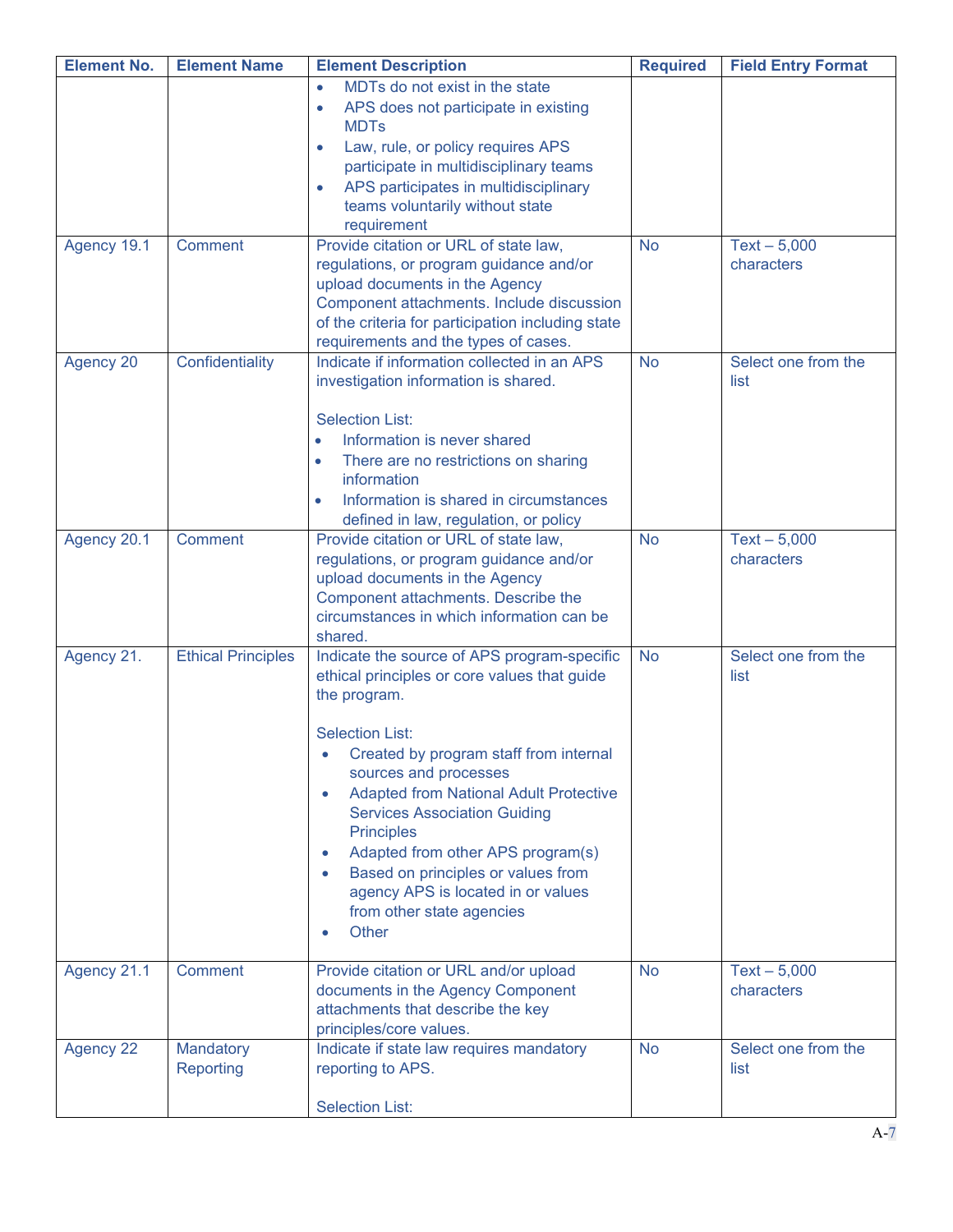| <b>Element No.</b> | <b>Element Name</b>                     | <b>Element Description</b>                                                                        | <b>Required</b> | <b>Field Entry Format</b>           |
|--------------------|-----------------------------------------|---------------------------------------------------------------------------------------------------|-----------------|-------------------------------------|
|                    |                                         | Yes, universal<br>$\bullet$                                                                       |                 |                                     |
|                    |                                         | Yes, targeted groups<br>$\bullet$<br>No<br>ō                                                      |                 |                                     |
| Agency 22.1        | Comment                                 | Provide citation or URL of state law,                                                             | <b>No</b>       | $Text - 5,000$                      |
|                    |                                         | regulations, or program guidance and/or                                                           |                 | characters                          |
|                    |                                         | upload documents in the Agency<br>Component attachments. If targeted groups,                      |                 |                                     |
|                    |                                         | list who they are.                                                                                |                 |                                     |
| Agency 23          | <b>Reporter Identity</b>                | Indicate the protection state law or policy                                                       | <b>No</b>       | Select one from the                 |
|                    |                                         | provides for the identity of reporters.                                                           |                 | list                                |
|                    |                                         | <b>Selection List:</b>                                                                            |                 |                                     |
|                    |                                         | Protected in all cases without<br>$\bullet$                                                       |                 |                                     |
|                    |                                         | exceptions                                                                                        |                 |                                     |
|                    |                                         | General protection but with exceptions<br>$\bullet$<br>defined by law, rule, or policy (e.g., law |                 |                                     |
|                    |                                         | enforcement or by court order)                                                                    |                 |                                     |
|                    |                                         | Reporter identity is not protected                                                                |                 |                                     |
| Agency 23.1        | Comment                                 | Provide citation or URL of state law,<br>regulations, or program guidance and/or                  | <b>No</b>       | $Text - 5,000$<br>characters        |
|                    |                                         | upload documents in the Agency                                                                    |                 |                                     |
|                    |                                         | Component attachments. Describe the                                                               |                 |                                     |
|                    |                                         | exceptions to reporter identity.                                                                  |                 |                                     |
| Agency 24          | <b>Refuse</b><br>Investigation          | Indicate the response by APS if a client<br>refuses to cooperate with an investigation            | <b>No</b>       | Select one or more<br>from the list |
|                    |                                         | and they appear to have ability to make                                                           |                 |                                     |
|                    | <b>With Decision-</b><br>making Ability | decisions.                                                                                        |                 |                                     |
|                    |                                         | <b>Selection List:</b>                                                                            |                 |                                     |
|                    |                                         |                                                                                                   |                 |                                     |
|                    |                                         | APS does not continue the<br>$\bullet$<br>investigation                                           |                 |                                     |
|                    |                                         | APS continues the investigation<br>$\bullet$                                                      |                 |                                     |
|                    |                                         | APS weighs circumstances and<br>$\bullet$                                                         |                 |                                     |
|                    |                                         | makes appropriate decision about<br>continuing the investigation                                  |                 |                                     |
|                    |                                         |                                                                                                   |                 |                                     |
| Agency 24.1        | <b>Refuse</b>                           | Indicate the response by APS if a client                                                          | <b>No</b>       | Select one or more                  |
|                    | Investigation                           | refuses to cooperate with an investigation<br>and they do not appear to have ability to           |                 | from the list                       |
|                    | <b>Without Decision-</b>                | make decisions.                                                                                   |                 |                                     |
|                    | making Ability                          | <b>Selection List:</b>                                                                            |                 |                                     |
|                    |                                         |                                                                                                   |                 |                                     |
|                    |                                         | APS does not continue the<br>$\bullet$                                                            |                 |                                     |
|                    |                                         | investigation<br>APS continues the investigation<br>$\bullet$                                     |                 |                                     |
|                    |                                         | APS weighs circumstances and<br>$\bullet$                                                         |                 |                                     |
|                    |                                         | makes appropriate decision about                                                                  |                 |                                     |
|                    |                                         | continuing the investigation                                                                      |                 |                                     |
| Agency 24.2        | Comment                                 | Provide citation or URL of state law,                                                             | <b>No</b>       | $Text - 5,000$                      |
|                    |                                         | regulations, or program guidance and/or                                                           |                 | characters                          |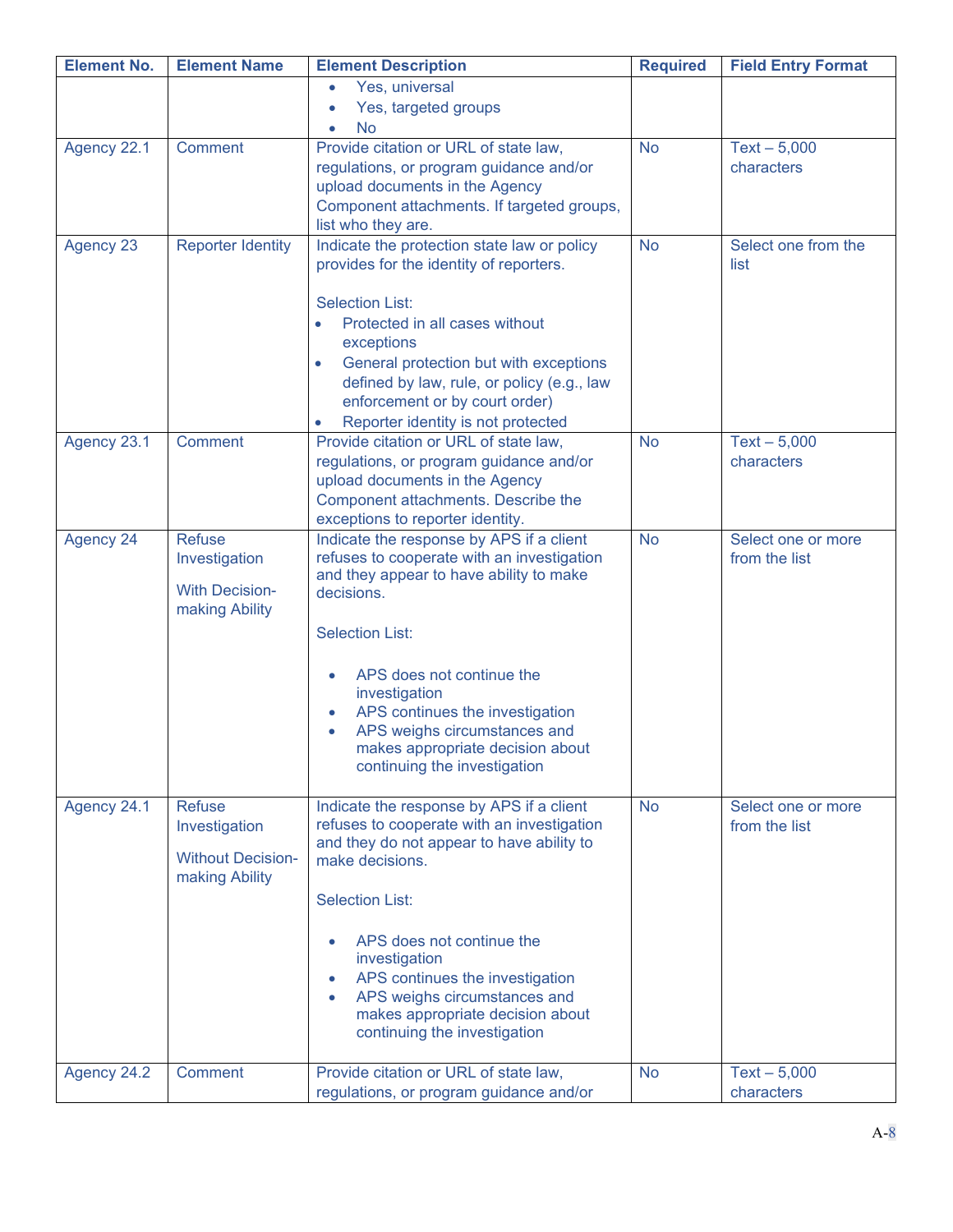| <b>Element No.</b> | <b>Element Name</b>                                           | <b>Element Description</b>                                                                                                                                                                                                                                                                                                                                                                                                          | <b>Required</b> | <b>Field Entry Format</b>   |
|--------------------|---------------------------------------------------------------|-------------------------------------------------------------------------------------------------------------------------------------------------------------------------------------------------------------------------------------------------------------------------------------------------------------------------------------------------------------------------------------------------------------------------------------|-----------------|-----------------------------|
|                    |                                                               | upload documents in the Agency                                                                                                                                                                                                                                                                                                                                                                                                      |                 |                             |
|                    |                                                               | <b>Component attachments</b>                                                                                                                                                                                                                                                                                                                                                                                                        |                 |                             |
| Agency 25          | <b>Refuse Services</b><br>with Decision-<br>making Ability    | Indicate the response by APS if a client<br>refuses services and they appear to have<br>ability to make decisions.                                                                                                                                                                                                                                                                                                                  | <b>No</b>       | Select one from the<br>list |
|                    |                                                               | <b>Selection List:</b>                                                                                                                                                                                                                                                                                                                                                                                                              |                 |                             |
|                    |                                                               | APS does not provide services<br>$\bullet$<br>through any mechanism<br>APS does not provide purchased<br>$\bullet$<br>services<br>APS does not make a referral for<br>$\bullet$<br>services<br>APS takes appropriate steps to<br>$\bullet$<br>attempt to provide services<br>APS weighs circumstances and<br>$\bullet$<br>makes appropriate decision about<br>continuing the investigation                                          |                 |                             |
| Agency 25.1        | <b>Refuse Services</b><br>without Decision-<br>making Ability | Indicate the response by APS if a client<br>refuses services and they do not appear to<br>have ability to make decisions.                                                                                                                                                                                                                                                                                                           | <b>No</b>       | Select one from the<br>list |
|                    |                                                               | <b>Selection List:</b>                                                                                                                                                                                                                                                                                                                                                                                                              |                 |                             |
| Agency 25.2        | Comment                                                       | APS does not provide services<br>$\bullet$<br>through any mechanism<br>APS does not provide purchased<br>$\bullet$<br>services<br>APS does not make a referral for<br>$\bullet$<br>services<br>APS takes appropriate steps to<br>$\bullet$<br>attempt to provide services<br>APS weighs circumstances and<br>$\bullet$<br>makes appropriate decision about<br>continuing the investigation<br>Provide citation or URL of state law, | <b>No</b>       | $Text - 5,000$              |
|                    |                                                               | regulations, or program guidance and/or<br>upload documents in the Agency<br>Component attachments.                                                                                                                                                                                                                                                                                                                                 |                 | characters                  |
| Agency 26          | Involuntary<br><b>Interventions</b>                           | Indicate if APS has the authority to seek<br>involuntary interventions - such as<br>emergency protective orders and<br>emergency placements - for at-risk APS<br>clients,<br><b>Selection List:</b><br>APS does not have the authority to<br>seek involuntary interventions in any<br>circumstances                                                                                                                                 | <b>No</b>       | Select one from the<br>list |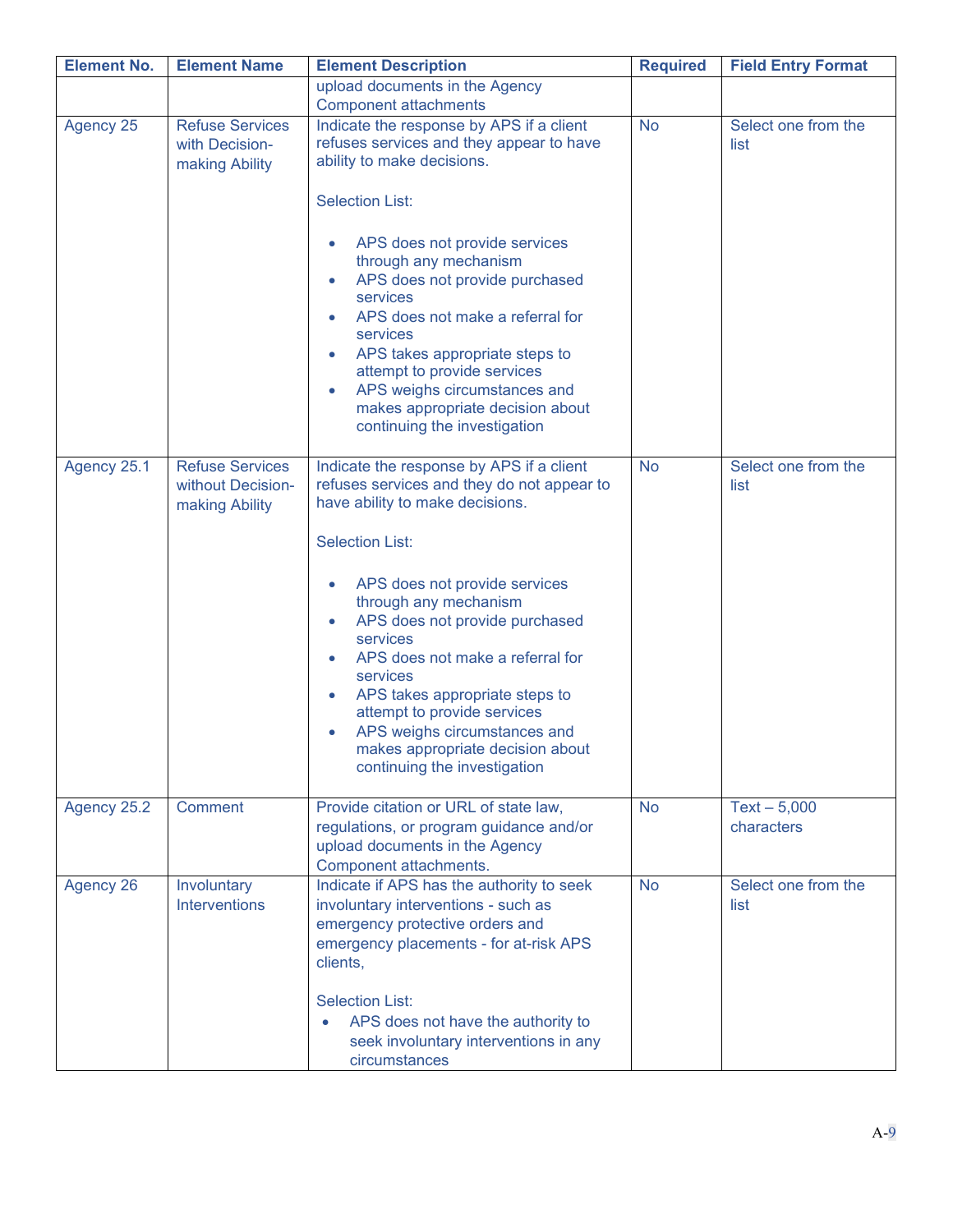| <b>Element No.</b> | <b>Element Name</b>            | <b>Element Description</b>                                                                                                                                                                                                                                                                                                                                                                                                                                                                                                                                            | <b>Required</b> | <b>Field Entry Format</b>           |
|--------------------|--------------------------------|-----------------------------------------------------------------------------------------------------------------------------------------------------------------------------------------------------------------------------------------------------------------------------------------------------------------------------------------------------------------------------------------------------------------------------------------------------------------------------------------------------------------------------------------------------------------------|-----------------|-------------------------------------|
|                    |                                | APS has the authority to seek<br>$\bullet$<br>involuntary interventions regardless of<br>client's decision-making<br>APS has authority to seek involuntary<br>interventions only if the client appears<br>to lack decision-making ability<br>APS does not have authority to seek<br>$\bullet$<br>involuntary interventions if the client<br>appears to have decision-making ability                                                                                                                                                                                   |                 |                                     |
| Agency 26.1        | <b>Comment</b>                 | Provide citation or URL of state law,<br>regulations, or program guidance and/or<br>upload documents in the Agency<br>Component attachments. List and define<br>types of interventions.                                                                                                                                                                                                                                                                                                                                                                               | <b>No</b>       | $Text - 5,000$<br>characters        |
| <b>Agency 27</b>   | <b>Services</b>                | To address maltreatment, indicate who APS<br>has authority to provide or arrange services<br>for.<br><b>Selection List:</b><br>Substantiated clients (victims)<br>$\bullet$<br>Unsubstantiated (alleged) clients<br>$\bullet$<br>Family members of clients<br>$\bullet$<br>Substantiated perpetrators<br>$\bullet$<br>Unsubstantiated perpetrators<br>$\bullet$                                                                                                                                                                                                       | <b>No</b>       | Select one or more<br>from the list |
| Agency 27.1        | <b>Comment</b>                 | Provide citation or URL of state law,<br>regulations, or program guidance and/or<br>upload documents in the Agency<br>Component attachments.                                                                                                                                                                                                                                                                                                                                                                                                                          | <b>No</b>       | $Text - 5,000$<br>characters        |
| Agency 28          | Governing<br><b>Principles</b> | Indicate the mechanisms that APS uses to<br>ensure person-centered approaches to<br>services (e.g., services in least restrictive<br>environment, trauma-informed).<br><b>Selection List:</b><br><b>Contained in Guiding Principles or</b><br>$\bullet$<br><b>Core Values</b><br>Included in training<br>$\bullet$<br>Required by statute or policy<br>$\bullet$<br>Included in service plan requirements<br>$\bullet$<br>Reviewed in performance measures<br>$\bullet$<br>Reviewed in quality assurance<br>$\bullet$<br>process<br>Reviewed by external review teams | <b>No</b>       | Select one or more<br>from the list |
| Agency 28.1        | <b>Comment</b>                 | Provide citation or URL of state law,<br>regulations, or program guidance and/or<br>upload documents in the Agency<br>Component attachments. List any additional<br>principles.                                                                                                                                                                                                                                                                                                                                                                                       | <b>No</b>       | $Text - 5,000$<br>characters        |
| <b>Agency 29</b>   | Purchase of<br><b>Services</b> | Indicate if APS directly purchases goods<br>and services for clients and/or victims.                                                                                                                                                                                                                                                                                                                                                                                                                                                                                  | <b>No</b>       | Select one from the<br>list         |